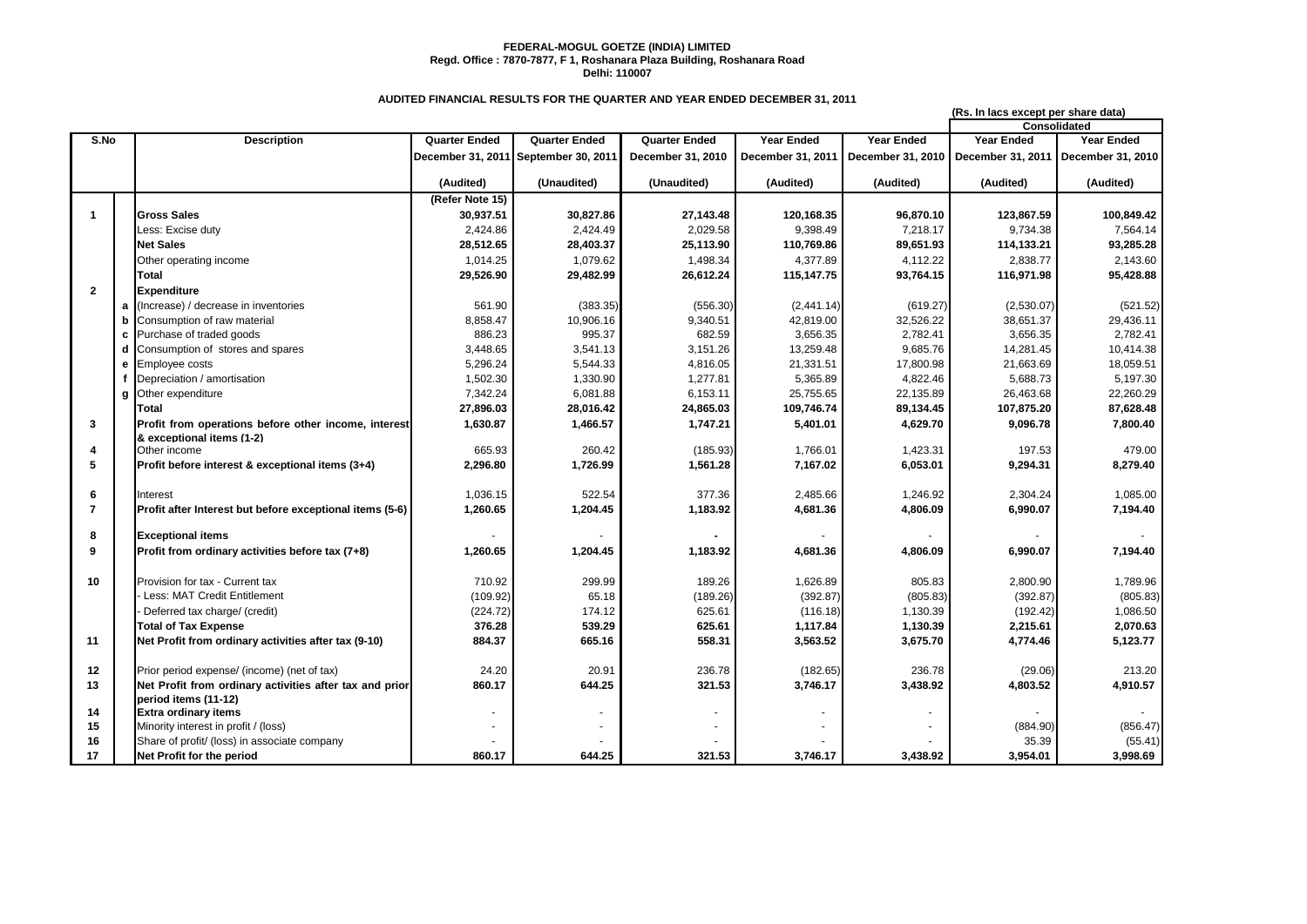| S.No | <b>Description</b>                                                        | <b>Quarter Ended</b> | <b>Quarter Ended</b>                 | <b>Quarter Ended</b> | <b>Year Ended</b> | <b>Year Ended</b>                     | Year Ended | <b>Consolidated</b><br>Year Ended |
|------|---------------------------------------------------------------------------|----------------------|--------------------------------------|----------------------|-------------------|---------------------------------------|------------|-----------------------------------|
|      |                                                                           |                      |                                      |                      |                   |                                       |            |                                   |
|      |                                                                           |                      | December 31, 2011 September 30, 2011 | December 31, 2010    | December 31, 2011 | December 31, 2010   December 31, 2011 |            | December 31, 2010                 |
|      |                                                                           | (Audited)            | (Unaudited)                          | (Unaudited)          | (Audited)         | (Audited)                             | (Audited)  | (Audited)                         |
| 18   | Paid-up equity share capital                                              | 5,563.21             | 5,563.21                             | 5,563.21             | 5,563.21          | 5,563.21                              | 5,563.21   | 5,563.21                          |
|      | (Face value Rs. 10/- each)                                                |                      |                                      |                      |                   |                                       |            |                                   |
| 19   | Reserve excluding revaluation reserve as per balance                      |                      | $\overline{a}$                       |                      | 35,955.90         | 32,209.74                             | 37,088.72  | 33,630.40                         |
|      | sheet of previous accounting year.                                        |                      |                                      |                      |                   |                                       |            |                                   |
| 20   | Basic and diluted Earnings Per Share before                               | 1.54                 | 1.16                                 | 0.58                 | 6.73              | 6.18                                  | 7.05       | 7.13                              |
|      | extraordinary items for the period (Rs.) (not annualised                  |                      |                                      |                      |                   |                                       |            |                                   |
| 21   | for quarters)<br>Basic and diluted Earnings Per Share after extraordinary | 1.54                 | 1.16                                 | 0.58                 | 6.73              | 6.18                                  | 7.05       | 7.13                              |
|      | items for the period (Rs.) (not annualised for quarters)                  |                      |                                      |                      |                   |                                       |            |                                   |
|      |                                                                           |                      |                                      |                      |                   |                                       |            |                                   |
| 22   | Public shareholding                                                       |                      |                                      |                      |                   |                                       |            |                                   |
|      | - Numbers of shares                                                       | 13,916,676           | 13,916,676                           | 13,916,676           | 13,916,676        | 13,916,676                            | $\sim$     |                                   |
|      | Percentage of shareholding                                                | 25.02                | 25.02                                | 25.02                | 25.02             | 25.02                                 |            |                                   |
| 23   | Promoters and Promoter group shareholding                                 |                      |                                      |                      |                   |                                       |            |                                   |
|      | a) Pledged/Encumbered                                                     | Nil                  | Nil                                  | Ni                   | Nil               | Nil                                   | Nil        | Nil                               |
|      | b) Non-Encumbered (In nos.)                                               | 41,715,454           | 41,715,454                           | 41,715,454           | 41,715,454        | 41,715,454                            |            |                                   |
|      | Percentage of shares (as a % of total shareholding of                     | 100.00               | 100.00                               | 100.00               | 100.00            | 100.00                                |            |                                   |
|      | promoter and promoter group)                                              |                      |                                      |                      |                   |                                       |            |                                   |
|      | Percentage of shares (as a % of total share capital of                    | 74.98                | 74.98                                | 74.98                | 74.98             | 74.98                                 |            |                                   |
|      | the company)                                                              |                      |                                      |                      |                   |                                       |            |                                   |

## **Notes:**

**1** The above financial results were reviewed by the Audit Committee and thereafter have been approved by the Board of Directors in the meeting held on February 29, 2012

**2** The Audit as required under clause 41 of Listing Agreement has been completed by statutory auditor for the quarter and year ended December 31, 2011

| 3     |    | Statement of Assets and Liabilities:            | <b>Consolidated</b> |                   |                   |                   |
|-------|----|-------------------------------------------------|---------------------|-------------------|-------------------|-------------------|
| S.No. |    | <b>Particular's</b>                             | As at               | As at             | As at             | As at             |
|       |    |                                                 | December 31, 2011   | December 31, 2010 | December 31, 2011 | December 31, 2010 |
|       |    |                                                 |                     |                   |                   |                   |
|       |    |                                                 | (Audited)           | (Audited)         | (Audited)         | (Audited)         |
|       |    |                                                 |                     |                   |                   |                   |
| A     |    | <b>SHAREHOLDER'S FUNDS:</b>                     |                     |                   |                   |                   |
|       | a  | (a) Capital                                     | 5.563.21            | 5.563.21          | 5.563.21          | 5,563.21          |
|       |    | (b) Reserves and surplus                        | 35,955.90           | 32,209.74         | 37,088.72         | 33,630.40         |
| в     |    | <b>MINORITY INTEREST</b>                        |                     |                   | 4,310.70          | 3,425.80          |
| C     |    | <b>LOAN FUNDS</b>                               | 15,384.40           | 8,648.74          | 11,822.77         | 6,348.74          |
| D     |    | DEFERRED TAX LIABILITIES (NET)                  | 1,459.35            | 1,575.52          | 1,507.28          | 1,699.69          |
|       |    |                                                 |                     |                   |                   |                   |
|       |    | <b>TOTAL</b>                                    | 58,362.86           | 47,997.21         | 60,292.68         | 50,667.84         |
|       |    |                                                 |                     |                   |                   |                   |
| D     |    | <b>FIXED ASSETS</b>                             | 46.346.74           | 39,043.60         | 48.078.49         | 40,649.93         |
| E     |    | <b>INVESTMENTS</b>                              | 2,092.34            | 2,092.34          | 1,072.34          | 1.036.95          |
| F     |    | <b>CURRENT ASSETS, LOANS &amp; ADVANCES:</b>    |                     |                   |                   |                   |
|       |    | a Inventories                                   | 13,920.16           | 10,564.05         | 14,614.67         | 11,047.16         |
|       | ьI | Sundry debtors                                  | 15.069.79           | 11.943.12         | 15.832.79         | 12.631.02         |
|       | c  | Cash and bank balances                          | 262.93              | 282.67            | 1,187.03          | 818.36            |
|       | d  | Other current assets                            | 821.33              | 603.25            | 821.33            | 603.25            |
|       | е  | Loans and advances                              | 7,184.11            | 5,954.13          | 7,271.51          | 5,967.56          |
|       |    | <b>Less: Current Liabilities and Provisions</b> |                     |                   |                   |                   |
|       |    | f Liabilities                                   | 22,770.99           | 18,131.27         | 23,474.59         | 17,217.79         |
|       | a  | Provisions                                      | 4,563.56            | 4,594.59          | 5,110.89          | 5,108.51          |
| G     |    | <b>MISCELLANEOUS EXPENDITURE</b>                |                     | 239.91            |                   | 239.91            |
|       |    | (to the extent not written off or adjusted)     |                     |                   |                   |                   |
|       |    |                                                 |                     |                   |                   |                   |
|       |    | <b>TOTAL</b>                                    | 58,362.86           | 47,997.21         | 60,292.68         | 50,667.84         |